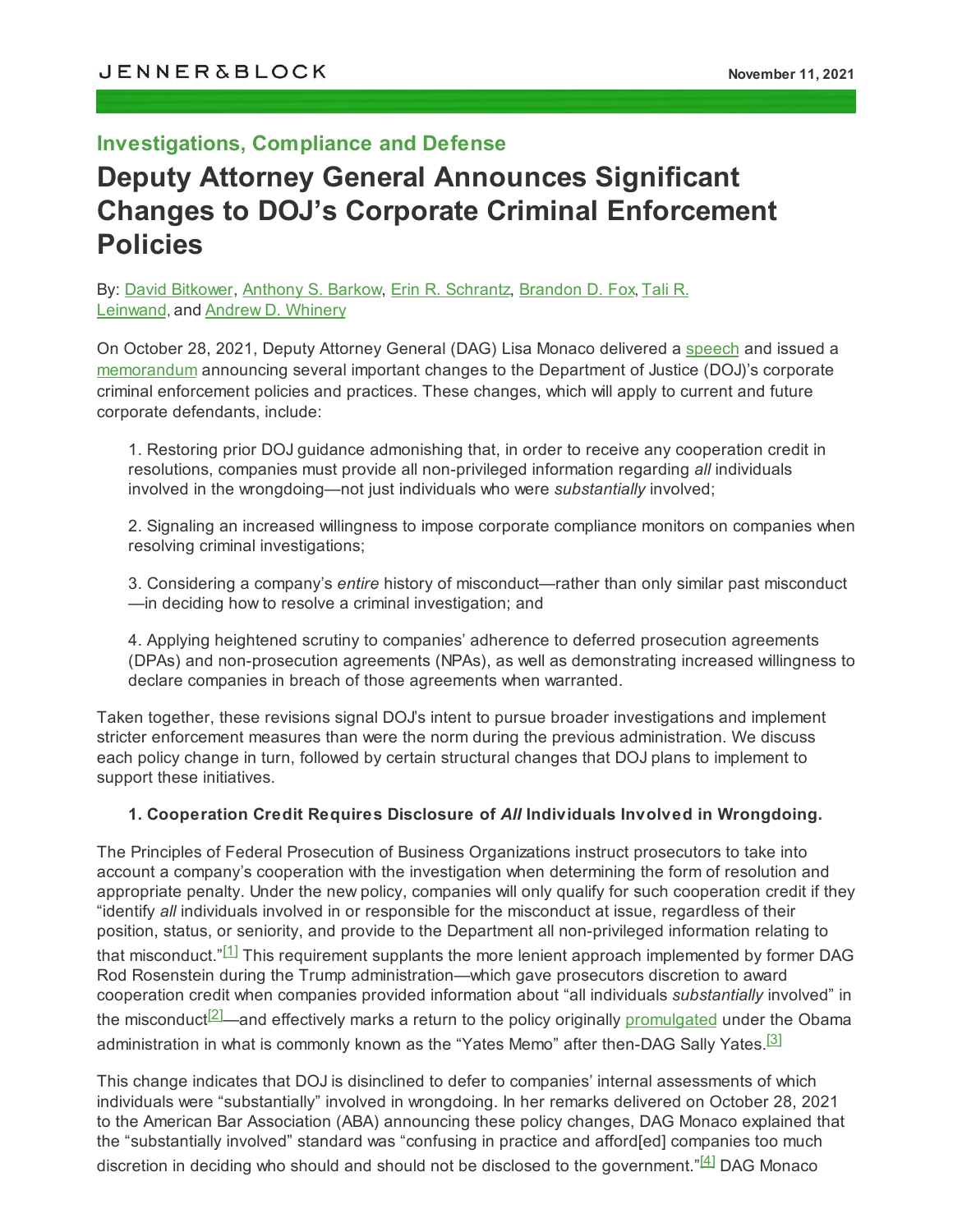added that the government's investigators are often "better situated" to evaluate individuals' culpability for corporate misconduct.<sup>[<u>5</u>]</sup> That said, she also noted that the heightened disclosure requirement "does not alter the principles that govern fair and just charging decisions" and will not lead to unfair prosecutions of "minimal participants."<u><sup>[\[6\]](#page-4-5)</sup></u>

## <span id="page-1-2"></span><span id="page-1-1"></span><span id="page-1-0"></span>**2. There Is a Renewed Interest in Imposing Independent Compliance Monitors.**

As a matter of policy, DOJ will now be leaning further forward toward the use of independent compliance monitors, especially "[w]here a corporation's compliance program and controls are untested, ineffective, inadequately resourced, or not fully implemented *at the time of a resolution*." [\[7\]](#page-4-6)

<span id="page-1-3"></span>The new guidance rescinds in part prior [guidance](https://www.justice.gov/opa/speech/file/1100531/download) issued by former Assistant Attorney General Brian Benczkowski in October 2018.<sup>[\[8\]](#page-4-7)</sup> Although both the new and old guidance speak of requiring monitors where "necessary," the prior guidance counseled substantially more restraint than the guidance announced last week. For example, both policies instruct prosecutors to weigh the benefit of a monitorship to the public and the company against its cost and impact on the company's operations. But the Monaco memorandum tells prosecutors to "favor the imposition of a monitor where there is a demonstrated need for, and a clear benefit to be derived from, a monitorship," $\left[ \text{\textdegree}\right]$  whereas the Benczkowski memorandum counseled in favor of a monitor "*only* where" there was a demonstrated need and benefit to be derived "relative to the projected costs and burdens." $^{[10]}$  $^{[10]}$  $^{[10]}$  ln her remarks to the ABA, DAG Monaco made the thrust of these changes more explicit, explaining that prior DOJ guidance was rescinded "[t]o the extent that [it] suggested that monitorships are disfavored or are the exception."<u>[11</u>]

<span id="page-1-6"></span>Of note, the increased emphasis on monitors comes less than a year after the Criminal Division's Fraud Section [reported](https://www.law360.com/articles/1362108/key-insights-from-doj-s-2020-fraud-enforcement) that it had only called for the installation of one independent compliance monitor in 2020.

## <span id="page-1-8"></span><span id="page-1-7"></span><span id="page-1-5"></span><span id="page-1-4"></span>**3. A Company's Entire History of Misconduct Must Be Considered—Not Just Similar Prior Misconduct.**

The new policy directs prosecutors "to consider *all* misconduct by the corporation discovered during any prior domestic or foreign criminal, civil, or regulatory enforcement actions against it, including any such actions against the target company's parent, divisions, affiliates, subsidiaries, and other entities within the corporate family." $^{[12]}$  $^{[12]}$  $^{[12]}$  That framing substantially broadens the way DOJ will view a company's record when making a charging decision or negotiating a resolution; under the prior policy, prosecutors were advised that they "*may* consider a corporation's history of *similar* conduct." [\[13\]](#page-4-12)

In her remarks to the ABA, DAG Monaco explained that the full record of a corporation's misconduct "speaks directly to [its] overall commitment to compliance programs and the appropriate culture to disincentivize criminal activity." $\frac{[14]}{]}$  $\frac{[14]}{]}$  $\frac{[14]}{]}$  It remains to be seen what weight will be given to unrelated corporate misconduct; as DAG Monaco noted, "[s]ome prior instances of misconduct may ultimately prove to have less significance, but prosecutors need to start by assuming all prior misconduct is potentially relevant."<mark>[15</mark>]

# <span id="page-1-11"></span><span id="page-1-10"></span><span id="page-1-9"></span>**4. Companies' Adherence to Their DPAs and NPAs Will Be More Strictly Enforced.**

<span id="page-1-12"></span>DOJ also plans to exercise heightened scrutiny over companies' adherence to the terms of their DPAs and NPAs. In her ABA remarks, DAG Monaco warned that "DPAs and NPAs are not a free pass, and there will be serious consequences for violating their terms," particularly where companies try to hide later misconduct from the government.<sup>[\[16\]](#page-4-15)</sup> DAG Monaco's remarks echo those made a few weeks earlier by Principal Deputy Associate Attorney General John Carlin, who [said](https://globalinvestigationsreview.com/news-and-features/in-house/2020/article/john-carlin-stepping-doj-corporate-enforcement) that companies that breach their DPAs and NPAs should expect "serious repercussions," including increased punishment, for doing so.<sup>[\[17\]](#page-4-16)</sup>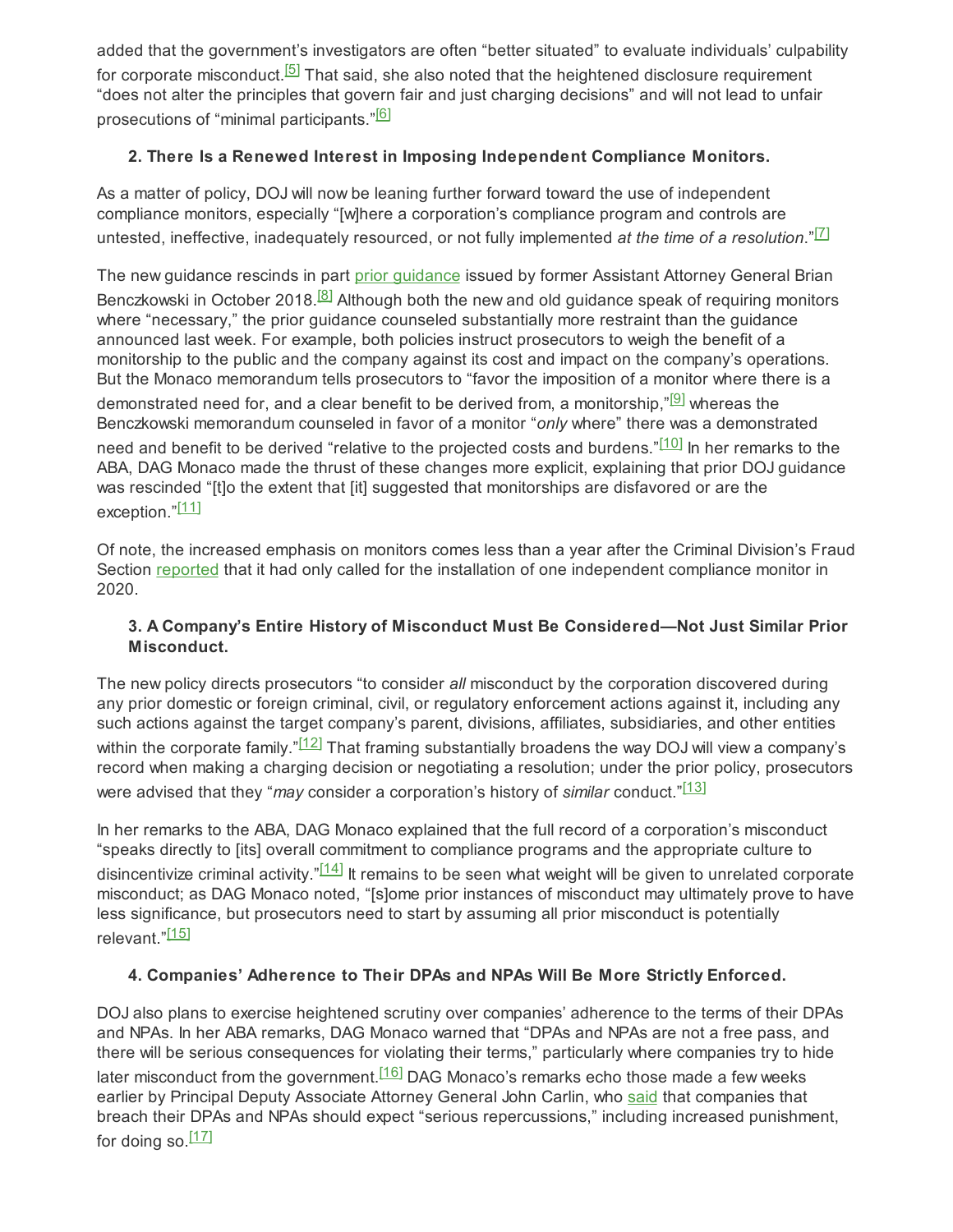Indeed, DOJ is already showing an increased willingness to find companies in breach of their DPA or NPA requirements. Both the Swedish telecom equipment manufacturer [Ericsson](https://www.reuters.com/technology/ericsson-says-us-doj-advises-it-breached-obligations-under-dpa-2021-10-21/) and the Scottish bank [NatWest](https://www.bloomberg.com/news/articles/2021-10-28/u-s-tells-natwest-spoofing-case-breaches-non-prosecution-deal) announced within the last month that DOJ had determined that they materially breached their respective DPA and NPA.

#### **5. DOJ Is Making Structural Changes to Bolster Its Enforcement Capabilities.**

In addition to the substantive policy revisions described above, DAG Monaco announced several changes to DOJ's internal organization that underscore the Department's renewed commitment to corporate criminal enforcement.

In particular, DOJ will convene a Corporate Crime Advisory Group to review and recommend improvements to DOJ's approach to prosecuting corporate crimes. This group will have a broad mandate to review the Principles of Federal Prosecution of Business Organizations (set forth in Justice Manual §§ 9-28.000 *et seq*.) and to consider how DOJ can invest in new technologies (*e.g.*, artificial intelligence) to assist in processing vast amounts of data. The group will comprise different DOJ components and, in order to ensure that its recommendations are well-informed, will also solicit input from the business community, academia, and the defense bar.

Monaco also announced that a squad of FBI agents will now be embedded in DOJ's Criminal Fraud Section as part of an effort to "surge resources to [DOJ's] prosecutors." $^{\left[ 18\right] }$  Monaco explained that close coordination between agents and prosecutors has been crucial in prior high-profile and complex cases.

<span id="page-2-1"></span><span id="page-2-0"></span>\*\*\*

Taken on their own terms, many of these changes amount to modest revisions to current policy, reflecting a reversion to prior Obama-era policies. As such, their significance may rest not as much in the substantive changes they effect as in the signal they are intended to send to corporations about the Department's intent to move aggressively in corporate criminal investigations. But those signals are important to companies facing potential or actual DOJ scrutiny: Companies should not expect to receive the same benefit of the doubt when resolving corporate criminal cases that they may have received in the past Administration.

<span id="page-2-2"></span>Two areas that may signal a more substantive change in philosophy are DOJ's policy on monitorships and its assertedly increased willingness to declare companies in breach of their resolutions. As referenced above, monitorships effectively became an endangered species under the prior DOJ, which appointed roughly 2.5 monitors per year during the period 2017–2020.<sup>[\[19\]](#page-4-18)</sup> The new policy signals a return to the prevalence of monitorships under the Obama DOJ, which required the appointment of monitors at nearly twice that rate.<sup>[\[20\]](#page-4-19)</sup> And although it is not unheard of for DOJ to find companies in breach of their DPAs or NPAs (*e.g.*, Zimmer Biomet [Holdings](https://www.justice.gov/opa/pr/zimmer-biomet-holdings-inc-agrees-pay-174-million-resolve-foreign-corrupt-practices-act) Inc.) or otherwise extend or alter the terms (*e.g.*, Standard [Chartered](https://www.justice.gov/opa/pr/standard-chartered-bank-admits-illegally-processing-transactions-violation-iranian-sanctions) Bank saw a 2012 DPA stemming from sanctions violations amended to require a monitor and extended several times, ultimately into 2021), such findings have historically been rare. Because DOJ resolutions typically contain strict requirements—such as disclosing all factual information requested by DOJ $^{[21]}$  $^{[21]}$  $^{[21]}$ —prosecutorial discretion plays a significant role in setting the parameters for required conduct. Going forward, companies should expect prosecutors to take a stricter line regarding those requirements.

<span id="page-2-3"></span>Negotiating a corporate resolution to a DOJ investigation has always been a consequential process. Last week's announcements underscore the risk areas that companies face when doing so, and companies should ensure that they have considered those risks when considering the pros and cons of voluntary self-disclosure, or the company's negotiating posture once an investigation is underway.

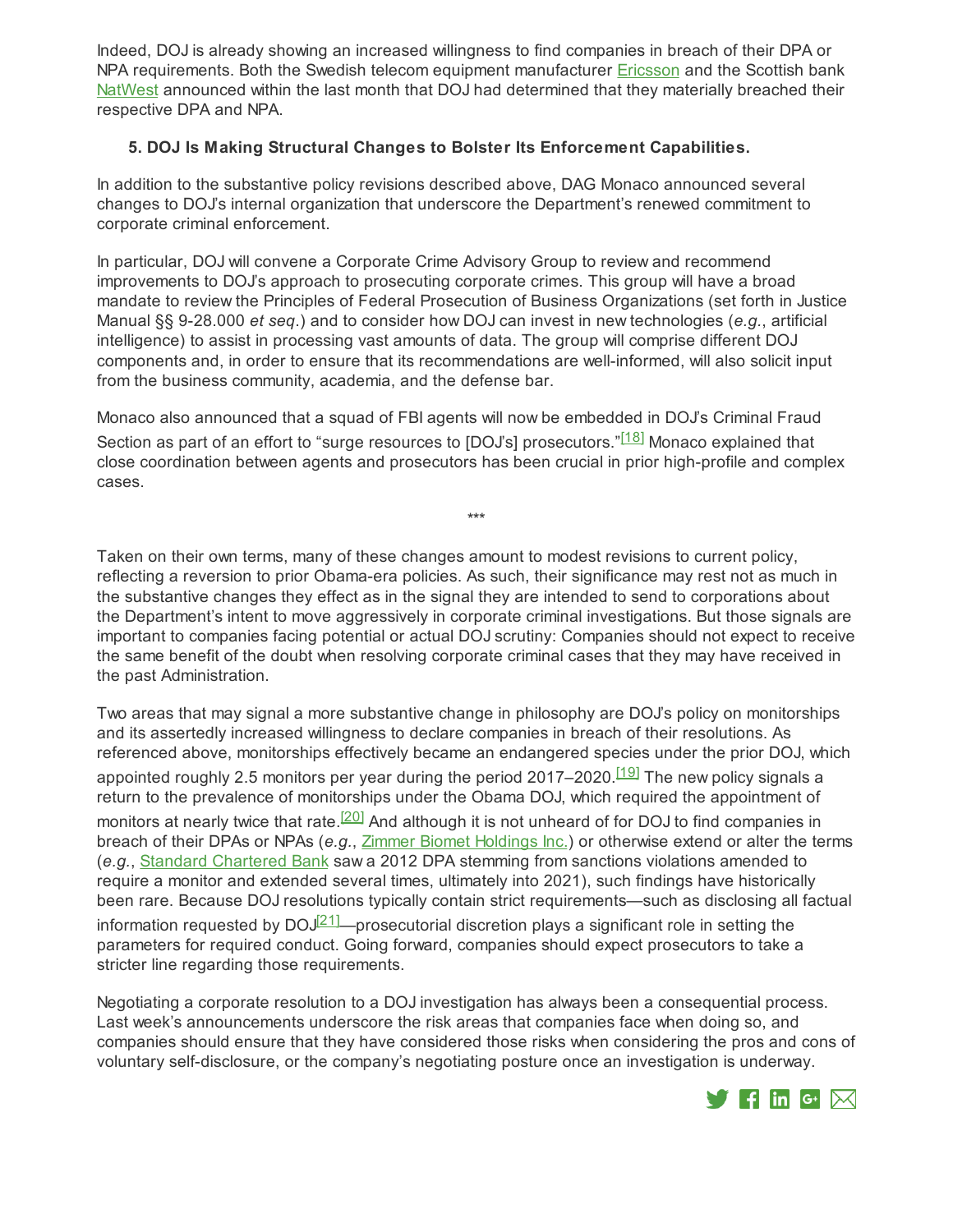# **Contact Us**



**David Bitkower** [dbitkower@jenner.com](mailto:dbitkower@jenner.com) | [Download](https://jenner.com/people/969/vcard) V-Card



**Anthony S. Barkow** [abarkow@jenner.com](mailto:abarkow@jenner.com) | [Download](https://jenner.com/people/563/vcard) V-Card



**Erin R. Schrantz** [eschrantz@jenner.com](mailto:eschrantz@jenner.com) | [Download](https://jenner.com/people/355/vcard) V-Card



**Brandon D. Fox** [bfox@jenner.com](mailto:bfox@jenner.com) | [Download](https://jenner.com/people/978/vcard) V-Card



**Tali R. Leinwand** [tleinwand@jenner.com](mailto:tleinwand@jenner.com) | [Download](https://jenner.com/people/1046/vcard) V-Card



**Andrew D. Whinery** [awhinery@jenner.com](mailto:awhinery@jenner.com) | [Download](https://jenner.com/people/1191/vcard) V-Card

**Meet Our [Team](https://jenner.com/practices/144/attorneys)**

# **Practice Leaders**

**Anthony S. Barkow** Co-Chair [abarkow@jenner.com](mailto:abarkow@jenner.com) [Download](https://jenner.com/people/563/vcard) V-Card

# **David Bitkower**

Co-Chair [dbitkower@jenner.com](mailto:dbitkower@jenner.com) [Download](https://jenner.com/people/969/vcard) V-Card

#### **Christine Braamskamp**

Co-Chair [cbraamskamp@jenner.com](mailto:cbraamskamp@jenner.com) [Download](https://jenner.com/people/1051/vcard) V-Card